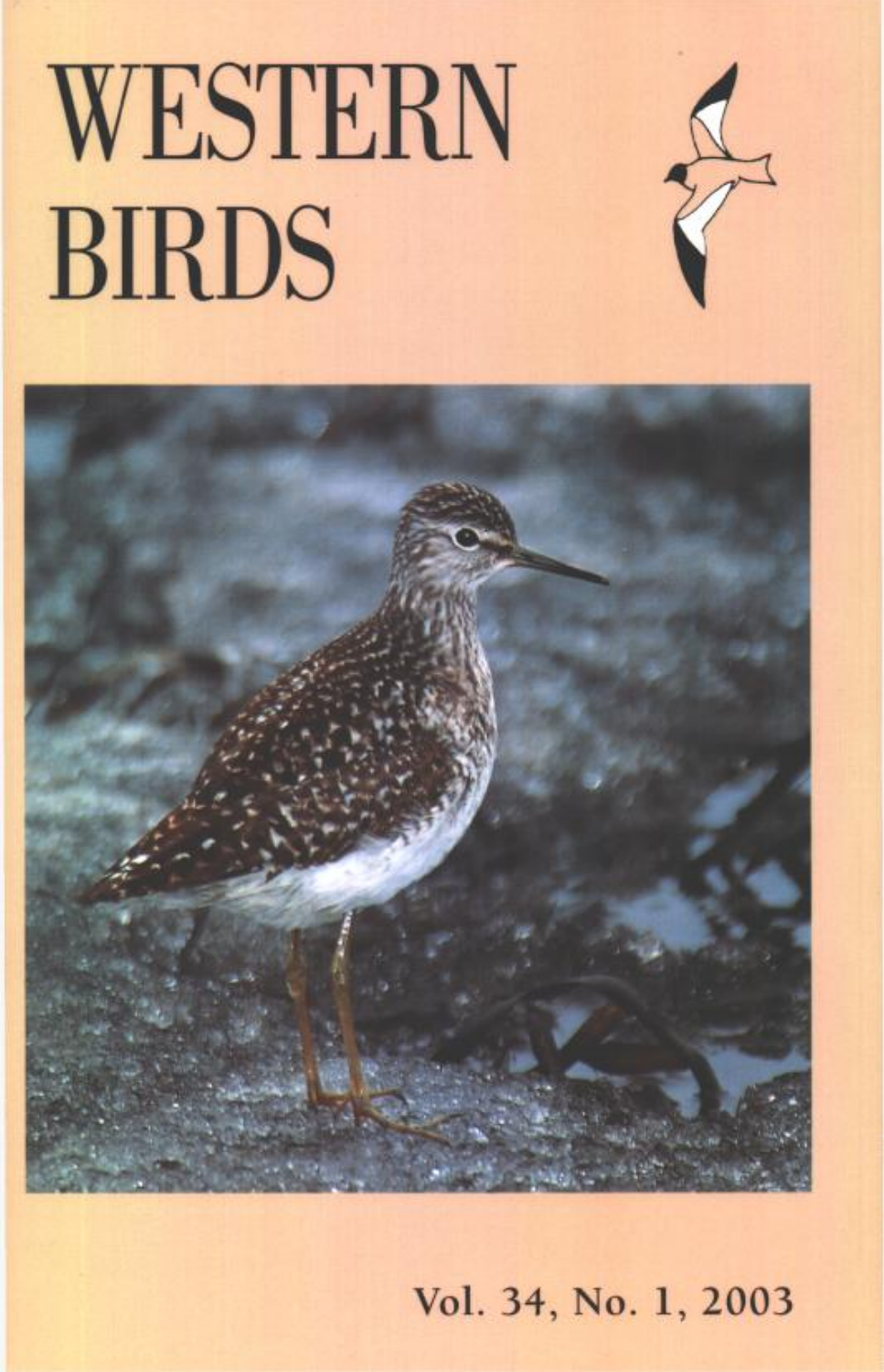## **Western Specialty: Mountain Bluebird**



Photo by Tim Reeves of Farmington, New Mexico: Mountain Bluebird (Sialia currucoides), Farmington Lake, Farmington, New Mexico, 10 February 2000.